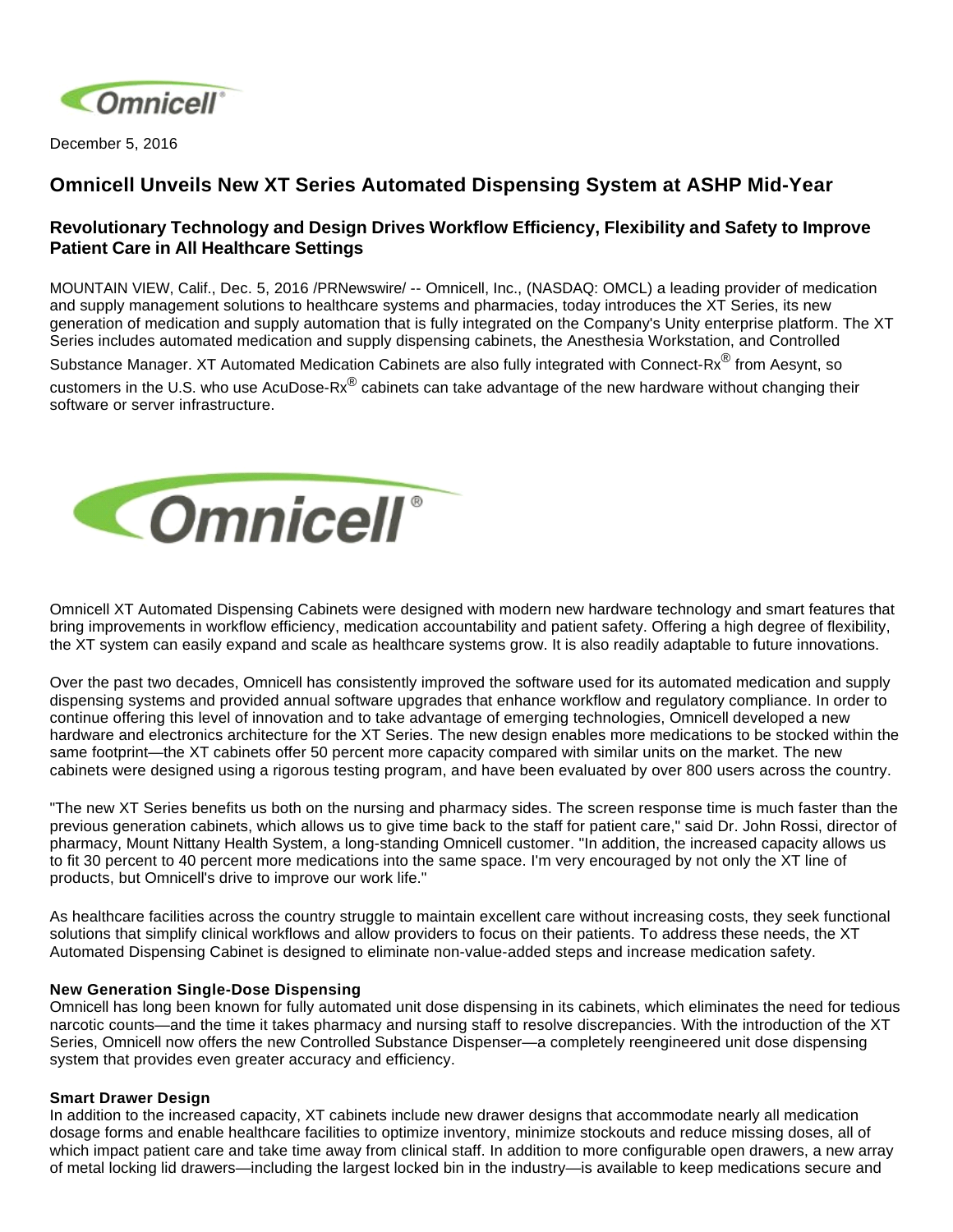help prevent drug diversion.

#### **Improved Guiding Lights**

Omnicell's popular LED Guiding Lights, which direct users to the proper drawer and bin location for safe and efficient medication removal, are now six times brighter than previous models and are easily visible in virtually any clinical environment.

### **Flexible Cabinet Changes**

The new hardware technology enables healthcare facilities to more easily adapt the XT cabinet as needs grow or medication strategies change, so they are not locked into a specific configuration. For example, drawers can be added or changed on-site, and the Controlled Substance Dispenser can also be added to an existing XT cabinet.

## **Bluetooth-Enabled Accessories**

To allow greater freedom to place cabinet accessories where they work best for workflow and facility layout, the XT cabinets include a wireless version of the External Return Bin and the FlexLock Refrigerator Lock and Temperature Monitor. The new wireless option uses customized Bluetooth<sup>®</sup> peer-to-peer technology to ensure secure and reliable communication.

#### **Compatibility with AcuDose-Rx/Connect-Rx**

For legacy Aesynt customers in the U.S. who have AcuDose-Rx cabinets, Omnicell is extending the value of their investment by making the XT cabinets compatible with AcuDose-Rx, enabling a mixed environment. These customers can incrementally add XT cabinets—which will run on the same Connect-Rx software platform as their AcuDose-Rx cabinets—allowing them to benefit from unique XT features such as Guiding Lights, increased capacity and greater configurability.

### **User-Friendly and IT-Friendly Features**

Nurses who have used the new XT Automated Dispensing Cabinets appreciate the larger screen that is more responsive to touch, similar to modern smart phones. They have also been impressed with the speed of the system, which uses Microsoft<sup>®</sup> Windows<sup>®</sup> 10 IoT Enterprise LTSB with BitLocker Drive Encryption and updated Intel technology to enhance responsiveness as well as reliability and security.

In addition to new automated medication and supply dispensing cabinets, the XT Series includes:

**XT Controlled Substance Manager:** With the greater capacity of the XT cabinets, this system provides greater narcotic storage in a small footprint and includes advanced fingerprint bioID to help reduce the risk of diversion in the pharmacy.

**XT Anesthesia Workstation™**: This system for balancing the instant access anesthesia providers want with medication security the pharmacy needs, now includes the benefits of Windows 10.

All XT Series products are part of the integrated Unity enterprise platform in which automation used in the central pharmacy, operating room and nursing units share a common database and are supported by enterprise analytics solutions. This reduces formulary maintenance and IT infrastructure, increases data accuracy, and reduces redundant database management, giving pharmacy staff more time to focus on patient care.

The XT Automated Dispensing Cabinets are backward compatible with legacy Omnicell cabinets and include the same level of interoperability with key electronic health records (EHR). They also work with other unique Omnicell solutions such as Anywhere RN™, which enables nurses to manage medications away from the cabinet, and SinglePointe™, a system for better managing patient-specific medications.

The new XT Series solutions will be available for demonstration in Omnicell's Booth #420 at the [American Society of Health-](http://connect.ashp.org/midyear/home?ssopc=1)[System Pharmacists 2016 Midyear Meeting](http://connect.ashp.org/midyear/home?ssopc=1), to be held in Las Vegas from December 5-7.

"We are extremely excited to present the XT Series to the market. These products were created to address our customers' needs for improved safety and functionality, which will enable clinicians to provide better patient care," said Kim Howland, vice president of Product Design, Omnicell. "With the XT line of products, healthcare facilities can focus on their patients rather than worrying about medication access and delivery. Today's announcement reinforces Omnicell's commitment to partner with our customers to develop and offer thoroughly tested solutions using the latest technologies to improve workflow efficiency and maximize safety."

### **About Omnicell**

Since 1992, Omnicell (NASDAQ: OMCL) has been inspired to create safer and more efficient ways to manage medications and supplies across all care settings. As a leader in medication and supply dispensing automation, central pharmacy